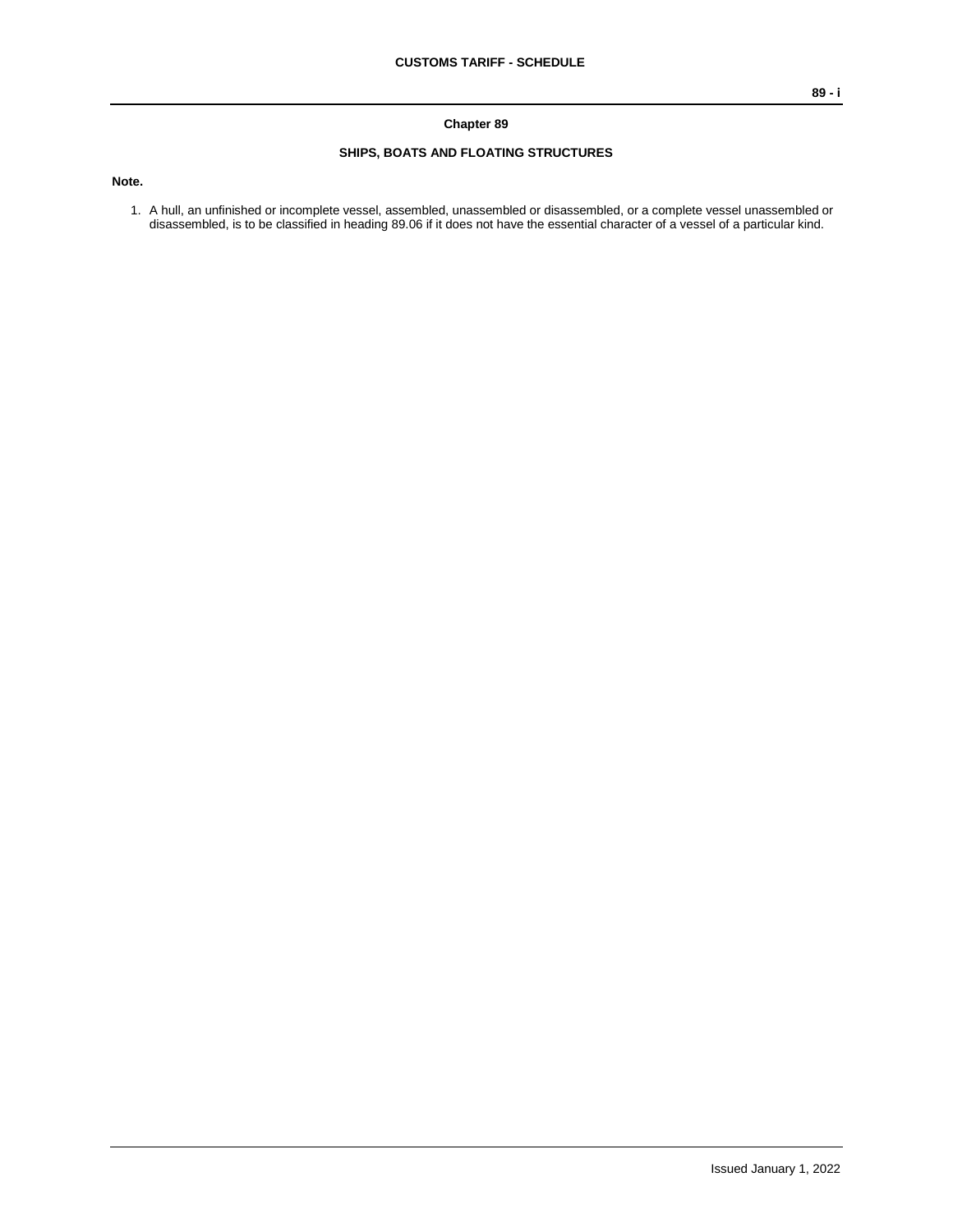## **CUSTOMS TARIFF - SCHEDULE**

|                | <b>Tariff</b><br>SS<br><b>Item</b> | <b>Description of Goods</b>                                                                                                       | Unit of<br>Meas. | <b>MFN</b><br><b>Tariff</b> | <b>Applicable</b><br><b>Preferential Tariffs</b>                                                                                                                                         |
|----------------|------------------------------------|-----------------------------------------------------------------------------------------------------------------------------------|------------------|-----------------------------|------------------------------------------------------------------------------------------------------------------------------------------------------------------------------------------|
|                | 89.01                              | Cruise ships, excursion boats, ferry-boats, cargo ships, barges and<br>similar vessels for the transport of persons or goods.     |                  |                             |                                                                                                                                                                                          |
|                | 8901.10                            | -Cruise ships, excursion boats and similar vessels principally designed<br>for the transport of persons; ferry-boats of all kinds |                  |                             |                                                                                                                                                                                          |
| $\blacksquare$ |                                    | 8901.10.10 00 - - - Of dimensions exceeding a length of 294.13 m and a beam of 32.31 m                                            | NMB              | 25%                         | CCCT, LDCT, UST,<br>MXT, CIAT, CT, CRT, IT,<br>NT, SLT, PT, COLT, JT,<br>PAT, HNT, UAT,<br>CPTPT: Free<br>GPT: 25%<br>KRT: 6.5%<br>CEUT: 6%<br><b>UKT: 6%</b>                            |
| Ш              | 8901.10.90 00 - - - Other          |                                                                                                                                   | <b>NMB</b>       | 25%                         | CCCT, LDCT, UST,<br>MXT, CIAT, CT, CRT, PT,<br>COLT, JT, PAT, HNT,<br>UAT: Free<br>GPT: 25%<br>IT: 5.5%<br>NT: 5/5%<br>SLT: 5.5%<br>KRT: 6.5%<br>CEUT: 6%<br>CPTPT: 4%<br><b>UKT: 6%</b> |
|                | 8901.20                            | -Tankers                                                                                                                          |                  |                             |                                                                                                                                                                                          |
|                |                                    | 8901.20.10 00 - - - Of dimensions exceeding a length of 294.13 m and a beam of 32.31 m                                            | <b>NMB</b>       | 25%                         | CCCT, LDCT, UST,<br>MXT, CIAT, CT, CRT, IT,<br>NT, SLT, PT, COLT, JT,<br>PAT, HNT, KRT, CEUT,<br>UAT, CPTPT, UKT: Free<br>GPT: 25%                                                       |
| $\blacksquare$ | 8901.20.90 00 - - - Other          |                                                                                                                                   | <b>NMB</b>       | 25%                         | CCCT, LDCT, UST,<br>MXT, CIAT, CT, CRT, IT,<br>NT, SLT, PT, COLT, JT,<br>PAT, HNT, CEUT, UAT,<br>UKT: Free<br>GPT: 25%<br>KRT: 6.5%<br>CPTPT: 4%                                         |
| $\mathbf{I}$   |                                    | 8901.30.00 00 -Refrigerated vessels, other than those of subheading 8901.20                                                       | <b>NMB</b>       | 25%                         | CCCT, LDCT, UST,<br>MXT, CIAT, CT, CRT, IT,<br>NT, SLT, PT, COLT, JT,<br>PAT, HNT, KRT, CEUT,<br>UAT, UKT: Free<br>GPT: 25%<br>CPTPT: 4%                                                 |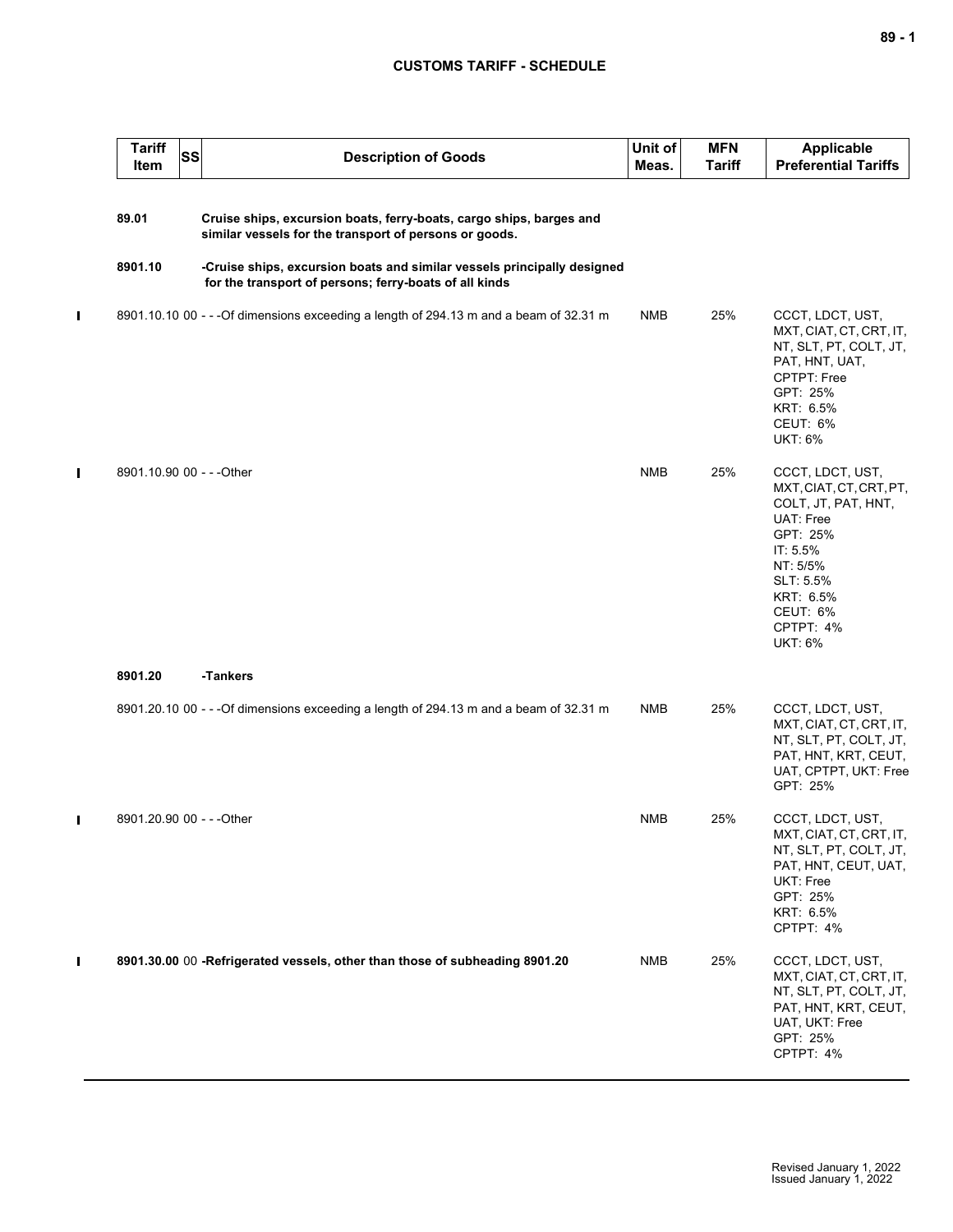|              | <b>Tariff</b><br>Item       | SS | <b>Description of Goods</b>                                                                                | Unit of<br>Meas. | <b>MFN</b><br><b>Tariff</b> | Applicable<br><b>Preferential Tariffs</b>                                                                                                                             |
|--------------|-----------------------------|----|------------------------------------------------------------------------------------------------------------|------------------|-----------------------------|-----------------------------------------------------------------------------------------------------------------------------------------------------------------------|
|              | 8901.90                     |    | -Other vessels for the transport of goods and other vessels for the<br>transport of both persons and goods |                  |                             |                                                                                                                                                                       |
| $\mathbf{I}$ |                             |    | 8901.90.10 00 - - - Open vessels                                                                           | <b>NMB</b>       | 15%                         | CCCT, LDCT, UST,<br>MXT, CIAT, CT, CRT, IT,<br>NT, SLT, PT, COLT, JT,<br>PAT, HNT, KRT, CEUT,<br>UAT, UKT: Free<br>GPT: 15%<br>CPTPT: 2.5%                            |
|              |                             |    | $--$ Other:                                                                                                |                  |                             |                                                                                                                                                                       |
|              |                             |    | 8901.90.91 00 - - - - Of dimensions exceeding a length of 294.13 m and a beam of 32.31 m                   | <b>NMB</b>       | 25%                         | CCCT, LDCT, UST,<br>MXT, CIAT, CT, CRT, IT,<br>NT, SLT, PT, COLT, JT,<br>PAT, HNT, KRT, CEUT,<br>UAT, CPTPT, UKT: Free<br>GPT: 25%                                    |
| $\mathbf{I}$ | 8901.90.99 00 - - - - Other |    |                                                                                                            | <b>NMB</b>       | 25%                         | CCCT, LDCT, UST,<br>MXT, CIAT, CT, CRT, PT,<br>COLT, JT, PAT, HNT,<br>CEUT, UAT, UKT: Free<br>GPT: 25%<br>IT: 5.5%<br>NT: 5.5%<br>SLT: 5.5%<br>KRT: 6.5%<br>CPTPT: 4% |
|              | 8902.00                     |    | Fishing vessels; factory ships and other vessels for processing or<br>preserving fishery products.         |                  |                             |                                                                                                                                                                       |
| L            |                             |    | 8902.00.10 00 - - - Of a registered length not exceeding 30.5 m                                            | <b>NMB</b>       | 25%                         | CCCT, LDCT, UST,<br>MXT, CIAT, CT, CRT, IT,<br>NT, SLT, PT, COLT, JT,<br>PAT, HNT, CEUT, UAT,<br>UKT: Free<br>GPT: 25%<br>KRT: 6.5%<br>CPTPT: 4%                      |
|              |                             |    | 8902.00.20 00 - - - Of a registered length exceeding 30.5 m                                                | <b>NMB</b>       | Free                        | CCCT, LDCT, GPT, UST,<br>MXT, CIAT, CT, CRT, IT,<br>NT, SLT, PT, COLT, JT,<br>PAT, HNT, KRT, CEUT,<br>UAT, CPTPT, UKT: Free                                           |
|              | 89.03                       |    | Yachts and other vessels for pleasure or sports; rowing boats and<br>canoes.                               |                  |                             |                                                                                                                                                                       |
| Ш            |                             |    | -Inflatable (including rigid hull inflatable) boats:                                                       |                  |                             |                                                                                                                                                                       |
| Ш            |                             |    |                                                                                                            |                  |                             |                                                                                                                                                                       |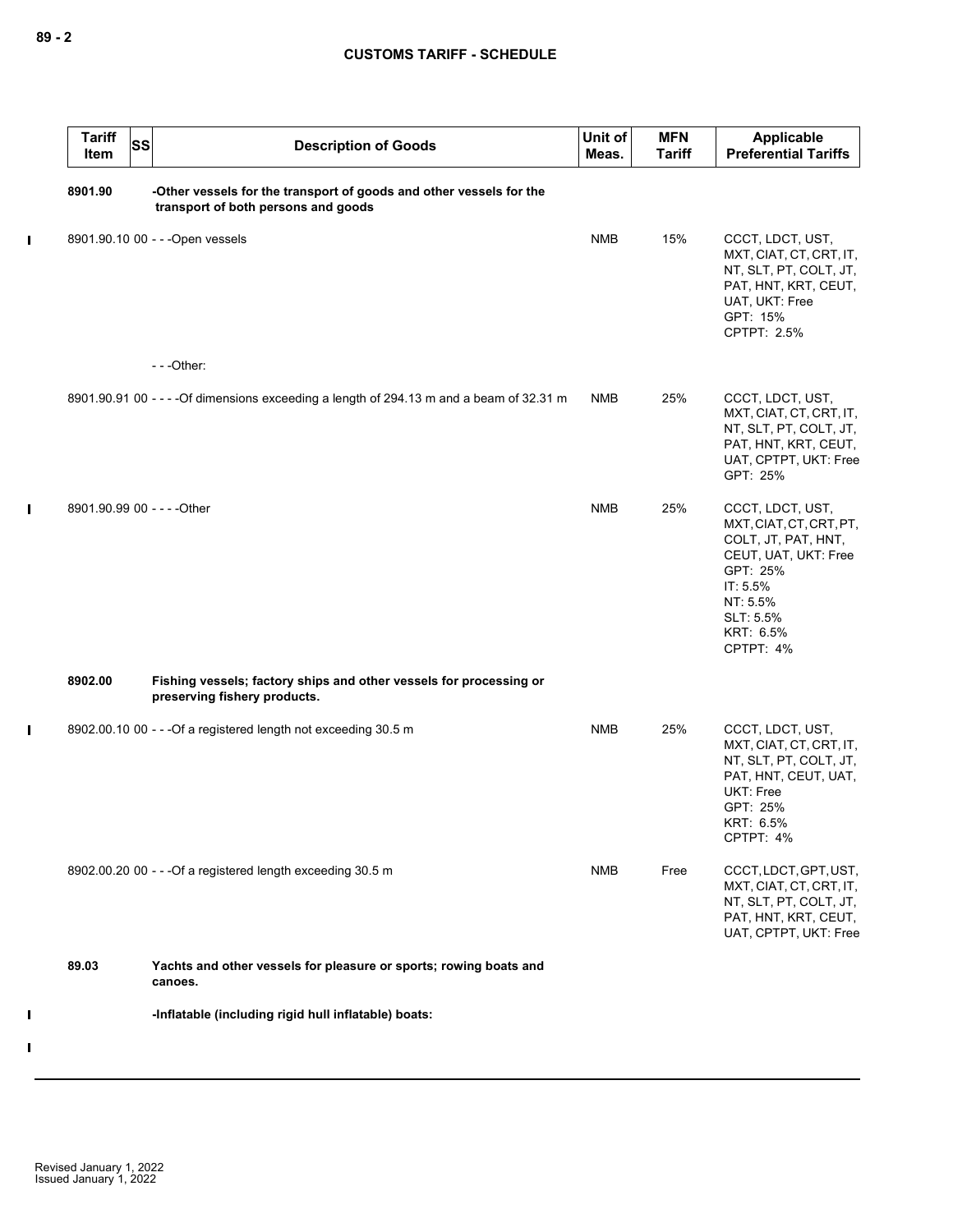## **CUSTOMS TARIFF - SCHEDULE**

| $\sim$<br>.,<br>۰. |  | v<br>۰. |
|--------------------|--|---------|
|--------------------|--|---------|

|              | <b>Tariff</b><br><b>SS</b> | <b>Description of Goods</b>                                                                                                                                                             | Unit of    | <b>MFN</b>    | <b>Applicable</b>                                                                                                                 |
|--------------|----------------------------|-----------------------------------------------------------------------------------------------------------------------------------------------------------------------------------------|------------|---------------|-----------------------------------------------------------------------------------------------------------------------------------|
|              | Item                       |                                                                                                                                                                                         | Meas.      | <b>Tariff</b> | <b>Preferential Tariffs</b>                                                                                                       |
| П            |                            | 8903.11.00 00 - - Fitted or designed to be fitted with a motor, unladen (net) weight<br>(excluding the motor) not exceeding 100 kg                                                      | <b>NMB</b> | 9.5%          | CCCT, LDCT, UST,<br>MXT, CIAT, CT, CRT, IT,<br>NT, SLT, PT, COLT, JT,<br>PAT, HNT, KRT, CEUT,<br>UAT, CPTPT, UKT: Free<br>GPT: 5% |
| П            |                            | 8903.12.00 00 - - Not designed for use with a motor and unladen (net) weight not<br>exceeding 100 kg                                                                                    | <b>NMB</b> | 9.5%          | CCCT, LDCT, UST,<br>MXT, CIAT, CT, CRT, IT,<br>NT, SLT, PT, COLT, JT,<br>PAT, HNT, KRT, CEUT,<br>UAT, CPTPT, UKT: Free<br>GPT: 5% |
| П            | 8903.19.00 00 - - Other    |                                                                                                                                                                                         | <b>NMB</b> | 9.5%          | CCCT, LDCT, UST,<br>MXT, CIAT, CT, CRT, IT,<br>NT, SLT, PT, COLT, JT,<br>PAT, HNT, KRT, CEUT,<br>UAT, CPTPT, UKT: Free<br>GPT: 5% |
| Ш            |                            | -Sailboats, other than inflatable, with or without auxiliary motor:                                                                                                                     |            |               |                                                                                                                                   |
| П            |                            | 8903.21.00 00 - - Of a length not exceeding 7.5 m                                                                                                                                       | <b>NMB</b> | 9.5%          | CCCT, LDCT, UST,<br>MXT, CIAT, CT, CRT, IT,<br>NT, SLT, PT, COLT, JT,<br>PAT, HNT, KRT, CEUT,<br>UAT, CPTPT, UKT: Free<br>GPT: 5% |
| $\mathbf{I}$ |                            | 8903.22.00 00 - - Of a length exceeding 7.5 m but not exceeding 24 m                                                                                                                    | <b>NMB</b> | 9.5%          | CCCT, LDCT, UST,<br>MXT, CIAT, CT, CRT, IT,<br>NT, SLT, PT, COLT, JT,<br>PAT, HNT, KRT, CEUT,<br>UAT, CPTPT, UKT: Free<br>GPT: 5% |
| П            |                            | 8903.23.00 00 - - Of a length exceeding 24 m                                                                                                                                            | <b>NMB</b> | 9.5%          | CCCT, LDCT, UST,<br>MXT, CIAT, CT, CRT, IT,<br>NT, SLT, PT, COLT, JT,<br>PAT, HNT, KRT, CEUT,<br>UAT, CPTPT, UKT: Free<br>GPT: 5% |
|              |                            | -Motorboats, other than inflatable, not including outboard motorboats:                                                                                                                  |            |               |                                                                                                                                   |
|              | 8903.31.00                 | - - Of a length not exceeding 7.5 m                                                                                                                                                     |            | 9.5%          | CCCT, LDCT, UST,<br>MXT, CIAT, CT, CRT, IT,<br>NT, SLT, PT, COLT, JT,<br>PAT, HNT, KRT, CEUT,<br>UAT, CPTPT, UKT: Free<br>GPT: 5% |
|              |                            | -----Inboard motorboats:<br>11 - - - - - - Personal watercraft, of an overall length not exceeding 4 m, inboard,<br>water-jet driven, designed to be operated in a sitting, standing or |            |               |                                                                                                                                   |
|              |                            |                                                                                                                                                                                         | NMB<br>NMB |               |                                                                                                                                   |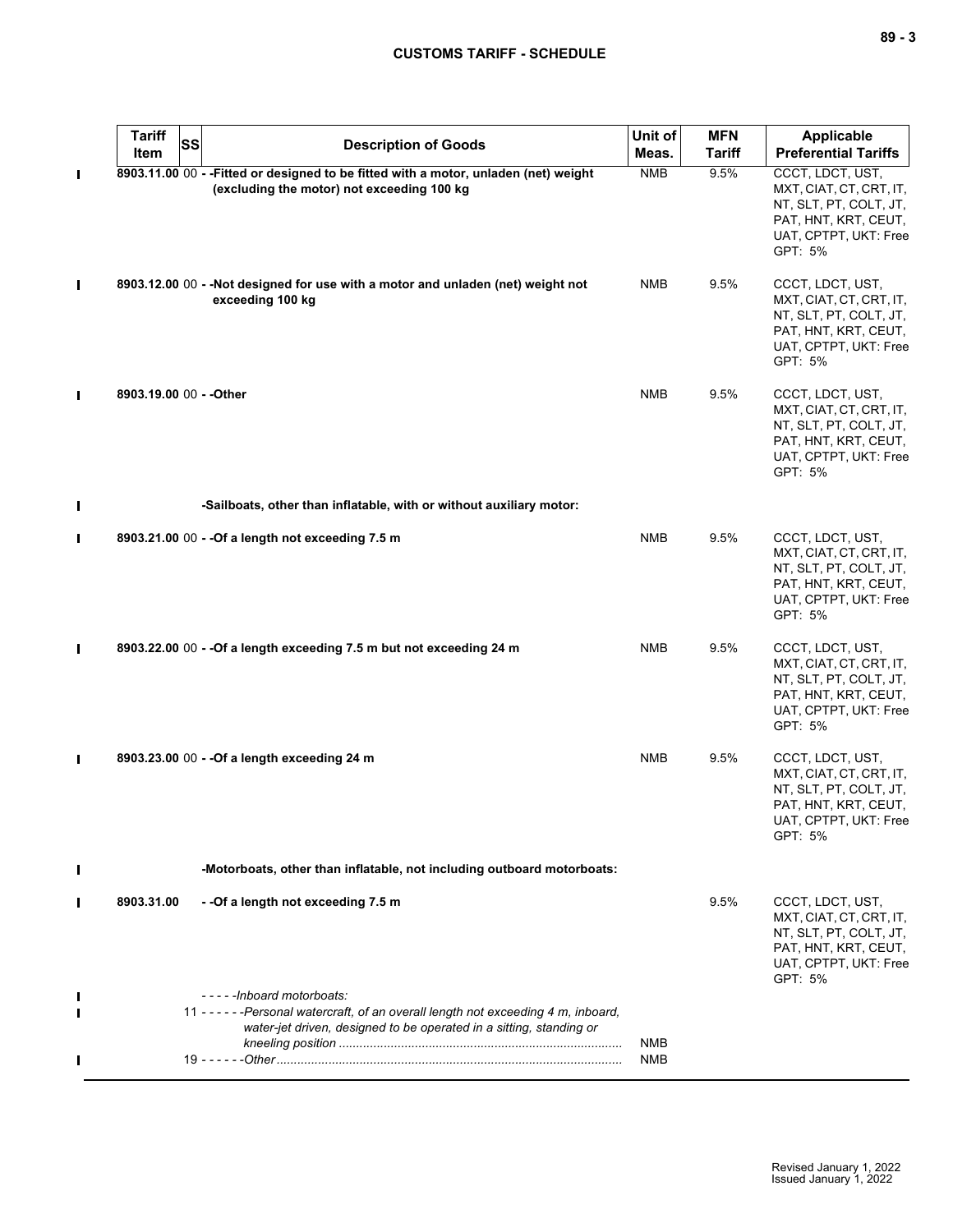|                | <b>Tariff</b><br>Item     | SS | <b>Description of Goods</b>                            | Unit of<br>Meas.  | <b>MFN</b><br><b>Tariff</b> | Applicable<br><b>Preferential Tariffs</b>                                                                                         |
|----------------|---------------------------|----|--------------------------------------------------------|-------------------|-----------------------------|-----------------------------------------------------------------------------------------------------------------------------------|
| $\blacksquare$ |                           |    |                                                        | <b>NMB</b><br>NMB |                             |                                                                                                                                   |
|                | 8903.32.00                |    | - - Of a length exceeding 7.5 m but not exceeding 24 m |                   | 9.5%                        | CCCT, LDCT, UST,<br>MXT, CIAT, CT, CRT, IT,<br>NT, SLT, PT, COLT, JT,<br>PAT, HNT, KRT, CEUT,<br>UAT, CPTPT, UKT: Free<br>GPT: 5% |
|                |                           |    | -----Inboard motorboats:                               |                   |                             |                                                                                                                                   |
|                |                           |    |                                                        | <b>NMB</b>        |                             |                                                                                                                                   |
|                |                           |    |                                                        | <b>NMB</b>        |                             |                                                                                                                                   |
|                |                           |    |                                                        | NMB               |                             |                                                                                                                                   |
|                |                           |    |                                                        | NMB               |                             |                                                                                                                                   |
|                | 8903.33.00                |    | - - Of a length exceeding 24 m                         |                   | 9.5%                        | CCCT, LDCT, UST,<br>MXT, CIAT, CT, CRT, IT,<br>NT, SLT, PT, COLT, JT,<br>PAT, HNT, KRT, CEUT,<br>UAT, CPTPT, UKT: Free<br>GPT: 5% |
|                |                           |    | -----Inboard motorboats:                               |                   |                             |                                                                                                                                   |
|                |                           |    |                                                        | <b>NMB</b>        |                             |                                                                                                                                   |
|                |                           |    |                                                        | <b>NMB</b>        |                             |                                                                                                                                   |
|                |                           |    |                                                        | <b>NMB</b>        |                             |                                                                                                                                   |
|                |                           |    |                                                        | NMB               |                             |                                                                                                                                   |
|                |                           |    | -Other:                                                |                   |                             |                                                                                                                                   |
| ш<br>Ш         |                           |    |                                                        |                   |                             |                                                                                                                                   |
| $\blacksquare$ | 8903.93                   |    | --Of a length not exceeding 7.5 m                      |                   |                             |                                                                                                                                   |
| Ι              |                           |    | 8903.93.10 00 - - - Racing shells                      | <b>NMB</b>        | Free                        | CCCT, LDCT, GPT, UST,<br>MXT, CIAT, CT, CRT, IT,<br>NT, SLT, PT, COLT, JT,<br>PAT, HNT, KRT, CEUT,<br>UAT, CPTPT, UKT: Free       |
|                | 8903.93.90 00 - - - Other |    |                                                        | <b>NMB</b>        | 9.5%                        | CCCT, LDCT, UST,                                                                                                                  |

MXT, CIAT, CT, CRT, IT, NT, SLT, PT, COLT, JT, PAT, HNT, KRT, CEUT, UAT, CPTPT, UKT: Free

GPT: 5%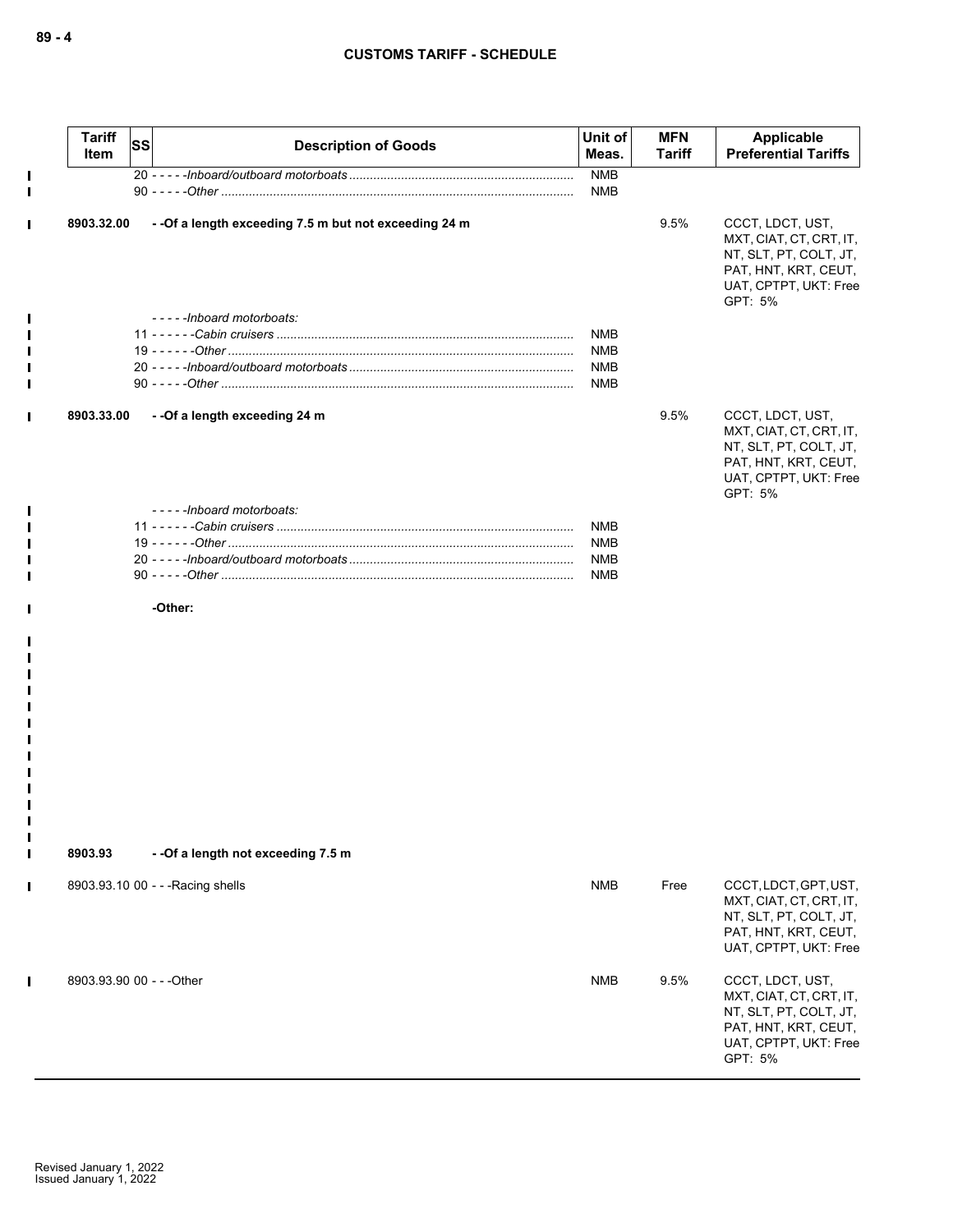| <b>Tariff</b><br>Item   | SS | <b>Description of Goods</b>                                                                                                                                                                                              | Unit of<br>Meas. | <b>MFN</b><br>Tariff | Applicable<br><b>Preferential Tariffs</b>                                                                                                                                                   |
|-------------------------|----|--------------------------------------------------------------------------------------------------------------------------------------------------------------------------------------------------------------------------|------------------|----------------------|---------------------------------------------------------------------------------------------------------------------------------------------------------------------------------------------|
| 8903.99                 |    | - -Other                                                                                                                                                                                                                 |                  |                      |                                                                                                                                                                                             |
|                         |    | 8903.99.10 00 - - - Racing shells                                                                                                                                                                                        | <b>NMB</b>       | Free                 | CCCT, LDCT, GPT, UST,<br>MXT, CIAT, CT, CRT, IT,<br>NT, SLT, PT, COLT, JT,<br>PAT, HNT, KRT, CEUT,<br>UAT, CPTPT, UKT: Free                                                                 |
| 8903.99.90              |    | ---Other                                                                                                                                                                                                                 |                  | 9.5%                 | CCCT, LDCT, UST,<br>MXT, CIAT, CT, CRT, IT,<br>NT, SLT, PT, COLT, JT,<br>PAT, HNT, KRT, CEUT,<br>UAT, CPTPT, UKT: Free<br>GPT: 5%                                                           |
|                         |    | -----Outboard motorboats:                                                                                                                                                                                                |                  |                      |                                                                                                                                                                                             |
|                         |    |                                                                                                                                                                                                                          | <b>NMB</b>       |                      |                                                                                                                                                                                             |
|                         |    |                                                                                                                                                                                                                          | <b>NMB</b>       |                      |                                                                                                                                                                                             |
|                         |    |                                                                                                                                                                                                                          | <b>NMB</b>       |                      |                                                                                                                                                                                             |
|                         |    |                                                                                                                                                                                                                          | <b>NMB</b>       |                      |                                                                                                                                                                                             |
|                         |    | 8904.00.00 00 Tugs and pusher craft.                                                                                                                                                                                     | <b>NMB</b>       | 25%                  | CCCT, LDCT, UST,<br>MXT, CIAT, CT, CRT, PT,<br>COLT, JT, PAT, HNT,<br>UAT: Free<br>GPT: 25%<br>IT: 5.5%<br>NT: 5.5%<br>SLT: 5.5%<br>KRT: 6.5%<br>CEUT: 6%<br>CPTPT: 13.5%<br><b>UKT: 6%</b> |
| 89.05                   |    | Light-vessels, fire-floats, dredgers, floating cranes, and other vessels<br>the navigability of which is subsidiary to their main function; floating<br>docks; floating or submersible drilling or production platforms. |                  |                      |                                                                                                                                                                                             |
| 8905.10.00 00 -Dredgers |    |                                                                                                                                                                                                                          | <b>NMB</b>       | 25%                  | CCCT, LDCT, UST,<br>MXT, CIAT, CT, CRT, PT,<br>COLT, JT, PAT, HNT,<br>CEUT, UAT, UKT: Free<br>GPT: 25%<br>IT: 5.5%<br>NT: 5.5%<br>SLT: 5.5%<br>KRT: 6.5%<br>CPTPT: 13.5%                    |
| 8905.20                 |    | -Floating or submersible drilling or production platforms                                                                                                                                                                |                  |                      |                                                                                                                                                                                             |

- - -Drilling platforms:

 $\mathbf I$ 

 $\mathbf{I}$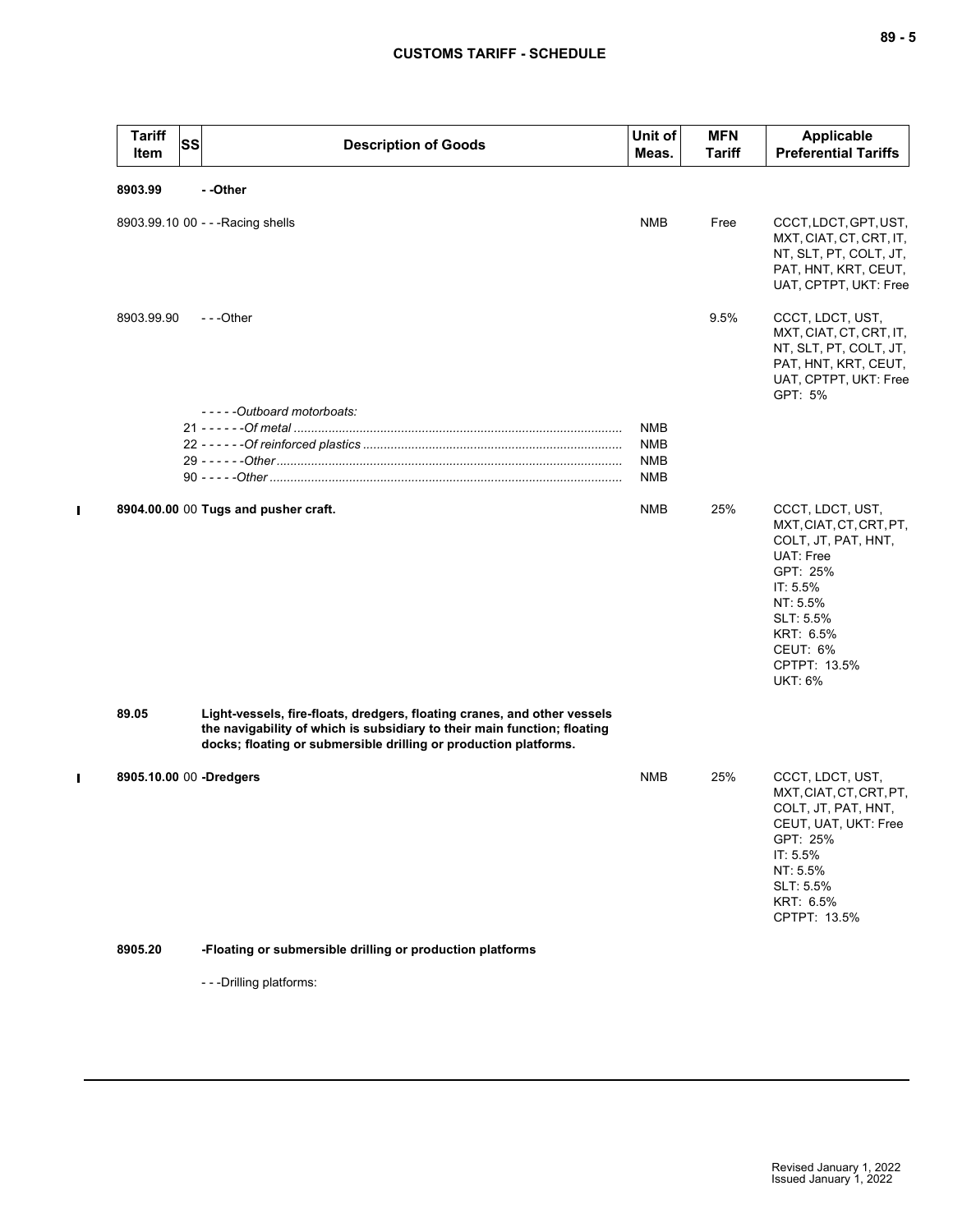|              | <b>Tariff</b><br><b>SS</b><br>Item | <b>Description of Goods</b>                                                                                                                                    | Unit of<br>Meas. | <b>MFN</b><br><b>Tariff</b> | Applicable<br><b>Preferential Tariffs</b>                                                                                                             |
|--------------|------------------------------------|----------------------------------------------------------------------------------------------------------------------------------------------------------------|------------------|-----------------------------|-------------------------------------------------------------------------------------------------------------------------------------------------------|
| $\mathbf{I}$ |                                    | 8905.20.11 00 - - - - Used in drilling activity for exploration, delineation or development of<br>offshore projects                                            | <b>NMB</b>       | Free                        | CCCT, LDCT, GPT, UST,<br>MXT, CIAT, CT, CRT, IT,<br>NT, SLT, PT, COLT, JT,<br>PAT, HNT, KRT, CEUT,<br>UAT, UKT: Free<br>CPTPT: 3%                     |
| П            | 8905.20.19 00 - - - - Other        |                                                                                                                                                                | <b>NMB</b>       | 20%                         | CCCT, LDCT, UST,<br>MXT, CIAT, CT, CRT, IT,<br>NT, SLT, PT, COLT, JT,<br>PAT, HNT, CEUT, UAT,<br>UKT: Free<br>GPT: 20%<br><b>KRT: 5%</b><br>CPTPT: 3% |
| $\mathbf{I}$ |                                    | 8905.20.20 00 - - - Production platforms                                                                                                                       | <b>NMB</b>       | 25%                         | CCCT, LDCT, UST,<br>MXT, CIAT, CT, CRT, IT,<br>NT, SLT, PT, COLT, JT,<br>PAT, HNT, CEUT, UAT,<br>UKT: Free<br>GPT: 25%<br>KRT: 6.5%<br>CPTPT: 4%      |
|              | 8905.90                            | -Other                                                                                                                                                         |                  |                             |                                                                                                                                                       |
|              |                                    | ---Drill-ships, drilling barges and floating drilling rigs:                                                                                                    |                  |                             |                                                                                                                                                       |
| L            |                                    | 8905.90.11 00 - - - - Drill-ships used in drilling activity for exploration, delineation or<br>development of offshore projects                                | <b>NMB</b>       | Free                        | CCCT, LDCT, GPT, UST,<br>MXT, CIAT, CT, CRT, IT,<br>NT, SLT, PT, COLT, JT,<br>PAT, HNT, KRT, CEUT,<br>UAT, UKT: Free<br>CPTPT: 3%                     |
| $\mathbf{I}$ | 8905.90.19 00 - - - - Other        |                                                                                                                                                                | <b>NMB</b>       | 20%                         | CCCT, LDCT, UST,<br>MXT, CIAT, CT, CRT, IT,<br>NT, SLT, PT, COLT, JT,<br>PAT, HNT, CEUT, UAT,<br>UKT: Free<br>GPT: 20%<br><b>KRT: 5%</b><br>CPTPT: 3% |
|              |                                    | 8905.90.20 00 - - - Semi-submersible crane vessels, floating cranes, and other heavy lift<br>crane vessels, with a minimum gross lift capacity of 1,200 tonnes | <b>NMB</b>       | Free                        | CCCT, LDCT, GPT, UST,<br>MXT, CIAT, CT, CRT, IT,<br>NT, SLT, PT, COLT, JT,<br>PAT, HNT, KRT, CEUT,<br>UAT, CPTPT, UKT: Free                           |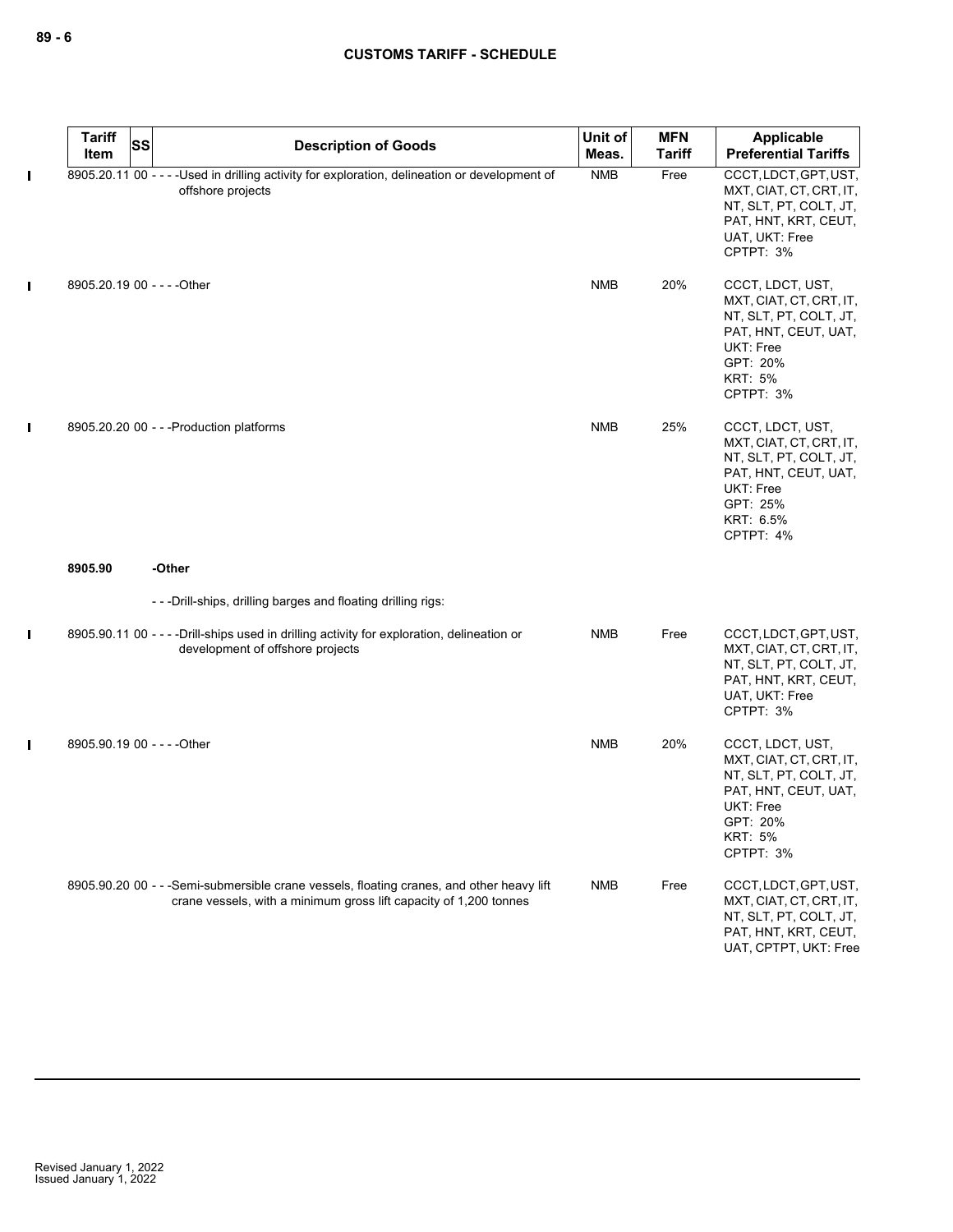|   | <b>Tariff</b><br><b>SS</b><br>Item | <b>Description of Goods</b>                                                              | Unit of<br>Meas. | <b>MFN</b><br><b>Tariff</b> | <b>Applicable</b><br><b>Preferential Tariffs</b>                                                                                                                      |
|---|------------------------------------|------------------------------------------------------------------------------------------|------------------|-----------------------------|-----------------------------------------------------------------------------------------------------------------------------------------------------------------------|
| П | 8905.90.90 00 - - - Other          |                                                                                          | <b>NMB</b>       | 25%                         | CCCT, LDCT, UST,<br>MXT, CIAT, CT, CRT, PT,<br>COLT, JT, PAT, HNT,<br>CEUT, UAT, UKT: Free<br>GPT: 25%<br>IT: 5.5%<br>NT: 5.5%<br>SLT: 5.5%<br>KRT: 6.5%<br>CPTPT: 4% |
|   | 89.06                              | Other vessels, including warships and lifeboats other than rowing boats.                 |                  |                             |                                                                                                                                                                       |
|   | 8906.10.00 00 - Warships           |                                                                                          | <b>NMB</b>       | 25%                         | CCCT, LDCT, UST,<br>MXT, CIAT, CT, CRT, IT,<br>NT, SLT, PT, COLT, JT,<br>PAT, HNT, KRT, CEUT,<br>UAT, CPTPT, UKT: Free<br>GPT: 25%                                    |
|   | 8906.90                            | -Other                                                                                   |                  |                             |                                                                                                                                                                       |
|   |                                    | - - - Open vessels:                                                                      |                  |                             |                                                                                                                                                                       |
|   |                                    | 8906.90.11 00 - - - - Lifeboats imported by societies dedicated to the saving of lives   | <b>NMB</b>       | Free                        | CCCT, LDCT, GPT, UST,<br>MXT, CIAT, CT, CRT, IT,<br>NT, SLT, PT, COLT, JT,<br>PAT, HNT, KRT, CEUT,<br>UAT, CPTPT, UKT: Free                                           |
| Π | 8906.90.19 00 - - - - Other        |                                                                                          | <b>NMB</b>       | 15%                         | CCCT, LDCT, UST,<br>MXT, CIAT, CT, CRT, IT,<br>NT, SLT, PT, COLT, JT,<br>PAT, HNT, KRT, CEUT,<br>UAT, UKT: Free<br>GPT: 10%<br>CPTPT: 2.5%                            |
|   |                                    | $- -$ Other:                                                                             |                  |                             |                                                                                                                                                                       |
| ı |                                    | 8906.90.91 00 - - - - Of dimensions exceeding a length of 294.13 m and a beam of 32.31 m | <b>NMB</b>       | 25%                         | CCCT, LDCT, UST,<br>MXT, CIAT, CT, CRT, IT,<br>NT, SLT, PT, COLT, JT,<br>PAT, HNT, CEUT, UAT,<br>CPTPT, UKT: Free<br>GPT: 25%<br>KRT: 6.5%                            |
|   | 8906.90.99 00 - - - - Other        |                                                                                          | <b>NMB</b>       | 25%                         | CCCT, LDCT, UST,<br>MXT, CIAT, CT, CRT, IT,<br>NT, SLT, PT, COLT, JT,<br>PAT, HNT, CEUT, UAT,<br>UKT: Free<br>GPT: 25%<br>KRT: 6.5%<br>CPTPT: 13.5%                   |